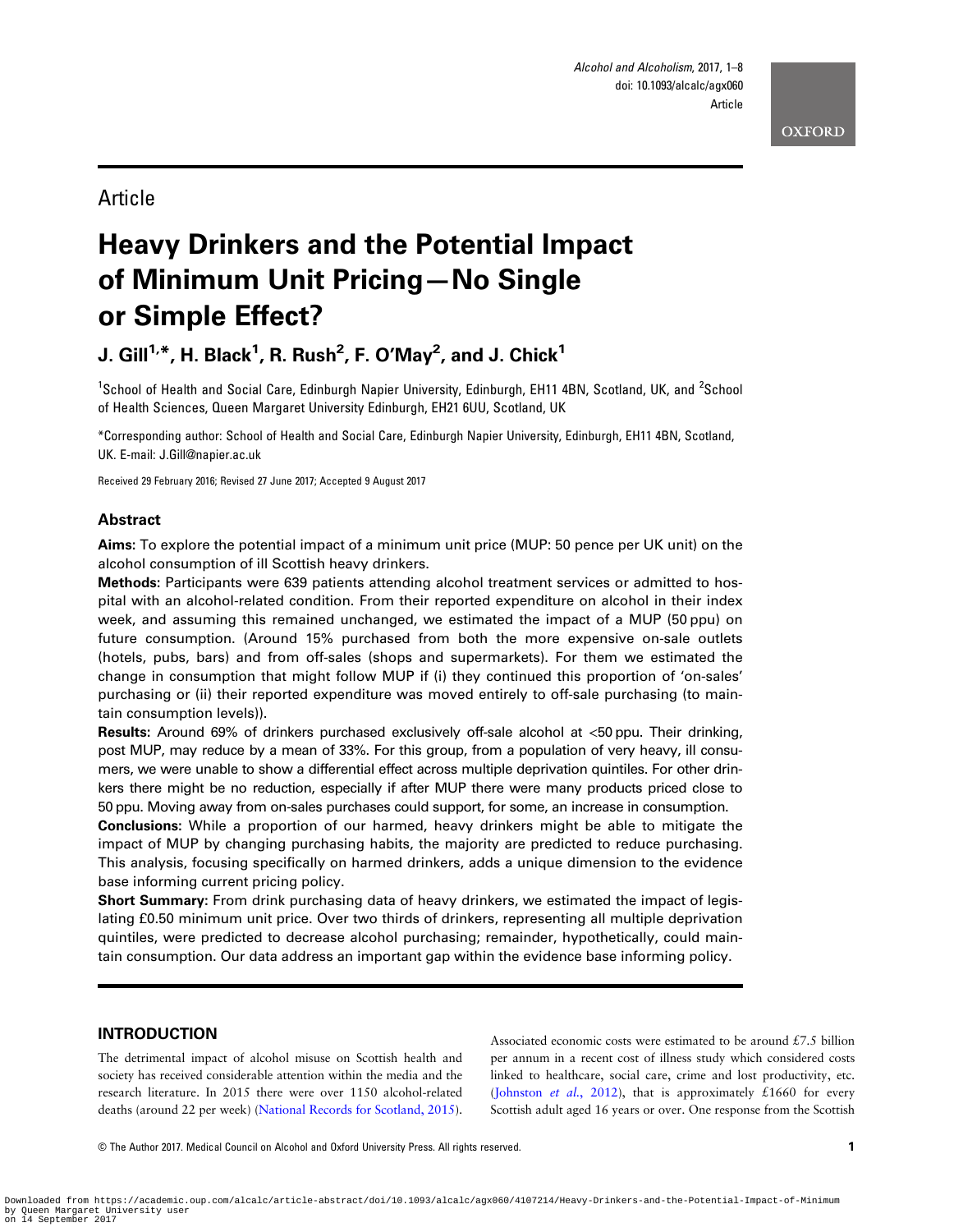Government has been the passing of the Alcohol (Minimum Pricing) (Scotland) Act 2012 [\(Scottish Parliament, 2012](#page-7-0)), which recommends the setting of a minimum unit price (MUP) for alcohol (one UK unit equals 8 gm/10 ml ethanol), presently favoured at 50 pence  $(£0.5;$ US\$0.64) per UK unit (50 ppu). However, the date of implementation remains uncertain due to legal challenges. Amongst those advocating the benefits of MUP, there is acceptance that it cannot be promoted as a single solution, rather it will contribute in an array of initiatives to target alcohol misuse in Scotland [\(Alcohol Health](#page-6-0) [Alliance, 2016;](#page-6-0) [Scottish Government, 2016](#page-7-0)).

Scotland is not unique in advocating a minimum pricing policy to address alcohol misuse and an international body of research has emerged over recent years providing persuasive evidence of conse-quent public health benefits ([Purshouse](#page-6-0) et al., 2010; [Ludbrook](#page-6-0) et al., [2012;](#page-6-0) [Stockwell](#page-7-0) et al., 2012a, [2013](#page-7-0); [Brennan](#page-6-0) et al., 2014; [Cousins](#page-6-0) et al.[, 2016;](#page-6-0) Meier et al.[, 2016\)](#page-6-0). The potential societal benefits of MUP for Scotland were estimated in modelling by Sheffield University (Meng et al.[, 2012](#page-6-0); Angus et al.[, 2016\)](#page-6-0) utilizing data provided by health surveys, household spending surveys, populationlevel sales data, meta-analyses of epidemiological data and administrative health and health economic data.

A 50 ppu MUP was associated with a potential fall in overall consumption of 3.5% with the concomitant harm reduction over the initial 20-year period being estimated at 2036 fewer deaths and 38,859 fewer hospitalizations. Harmful drinkers were predicted to experience the greatest reduction in consumption (around 246 UK units per annum). [Ludbrook](#page-6-0) et al. (2012) have recognized the importance of considering the impact of socioeconomic status on individual responsiveness to MUP and indeed Angus et al. [\(2016\)](#page-6-0) proposed that amongst those drinking the most (i.e. harmful drinkers) 15.3% fewer deaths per annum would occur for those in poverty, but only 4.4% fewer if not in poverty (Poverty being defined as an individual having an equivalized household income below 60% of the population median).

In Scotland, survey data suggest that the heaviest 10% of drin-kers are responsible for 46% of alcohol consumed ([Beeston](#page-6-0) et al., [2016\)](#page-6-0). These drinkers are, by implication, those who suffer the greatest alcohol-induced harm and the most likely to be significantly impacted by MUP. Appreciation of their likely response to MUP is a key piece of evidence in the public health debate around the utility of MUP. In their modelling work highlighting the potential benefits of MUP on consumption levels and harm indices, [Angus](#page-6-0) et al. [\(2016\)](#page-6-0) employed a definition of harmful drinkers as exceeding 50 UK units for men and 35 units for women per week. Previous research with heavy, harmed drinkers seen at NHS settings in the UK (Black et al.[, 2011](#page-6-0), [2014;](#page-6-0) [Sheron](#page-7-0) et al., 2014) where mean consumption was 198, 215 and 145 UK units per week, respectively, has highlighted the extent to which the mean consumption for the recorded week was well in excess of these definition thresholds, in fact as many as 4–6 times. By way of contrast, in the 2013 Scottish Health Survey ([Scottish Government, 2014\)](#page-6-0), for those drinkers within the 'harmful' category (exceeding 35/50 UK units for women/ men, respectively), the mean weekly consumption was 69.4 units. An additional point of note is that the informing population health survey data relates to householders. Heavy drinkers are likely under-represented for they can be hard to contact due to lifestyle factors or may decline to participate. In this study we aim to address this gap and inform the debate around the likely impact of MUP on the heaviest consumers by presenting data relating to the purchasing habits of drinkers from each of the multiple deprivation quintiles, harmed as a consequence of consumption and recruited within healthcare settings. We explore the potential impact of a minimum unit price (MUP: 50 pence per UK unit) on the alcohol consumption of our sample of ill Scottish heavy drinkers as a whole and when stratified by SIMD (Scottish Index of Multiple Deprivation) quintiles.

## METHODS

Data collection and primary analyses are described by [Black](#page-6-0) et al. [\(2014\)](#page-6-0) and Gill et al. [\(2015a](#page-6-0), [2015b\)](#page-6-0). In summary, between December 2011 and October 2012 consecutive outpatients and day patients whose health had been harmed by alcohol consumption (based on clinician's assessment) were recruited from Scottish NHS clinics, at settings within two major Scottish cities, Edinburgh and Glasgow. Together these cities comprise approximately one third of the Scottish population. Following the initial approach by the clinician, site specific interviewers described the study in detail and obtained consent. They also administered the questionnaires [\(Black](#page-6-0) et al.[, 2014\)](#page-6-0).

Exclusion criteria were—being under 18 years old, unable to understand the questions or give understandable answers in English, evidence of clinically significant memory impairment, e.g. Korsakov's Dementia, being unwilling to be contacted for three further followup interviews (this relates to a follow-up study not reported here). In addition, advice from clinicians at each site was taken where patients were unsuitable for inclusion due to separate clinical issues.

Approval was obtained from Regional Ethics Committees (REC reference 08/S1101/9).

Interviewers administered a questionnaire (Black et al.[, 2014](#page-6-0)) which documented the participant's most recent 7 days of drinking using the time line follow-back method ([Sobell and Sobell, 1996](#page-7-0)) or their most typical week. Participants' self-reported alcohol consumption and expenditure including the type, volume, brand (when known) of beverage, cost and location of purchase ('on-sales': bar, pub, hotel, restaurant, etc., or 'off-sales': supermarket, corner shop, off-licence shop, etc.). The interviews were not time limited and interviewers clarified detail where necessary. Manufacturers' and supermarkets' websites were checked to confirm prices. Gender and postcode were documented, the latter acting as a proxy for socioeconomic status using the Scottish Index of Multiple Deprivation (SIMD) [\(Scottish](#page-6-0) [Government, 2012a,](#page-6-0) [2012b\)](#page-6-0). The 2012 SIMD divides Scotland into 6505 small geographical areas called datazones containing approximately 350 households identified by postcode. Each datazone is assigned a rank of relative deprivation based on seven domains (employment, income, health, education, geographic access to services, crime and housing). We used our participant's postcode to record the SIMD rank by quintile:  $1 = \text{most}$  deprived,  $5 = \text{least}$  deprived.

#### Definitions of drinker groups

We have no knowledge of how retailers would price their alcohol sales if MUP was introduced. It is conceivable that, to maintain sales (and continue to attract 'footfall' in the shop or supermarket), many drinks could be priced at or just above the minimum price/unit. We also recognize, however, that products above the MUP threshold could also increase in price, i.e. 'premiumisation' could occur whereby producers increase drink prices of higher quality products to maintain a price differential over low quality products. In this analysis, to estimate the change in consumption that might occur in our population of heavy drinkers, we chose a conservative approach and estimated what could happen to consumption, assuming our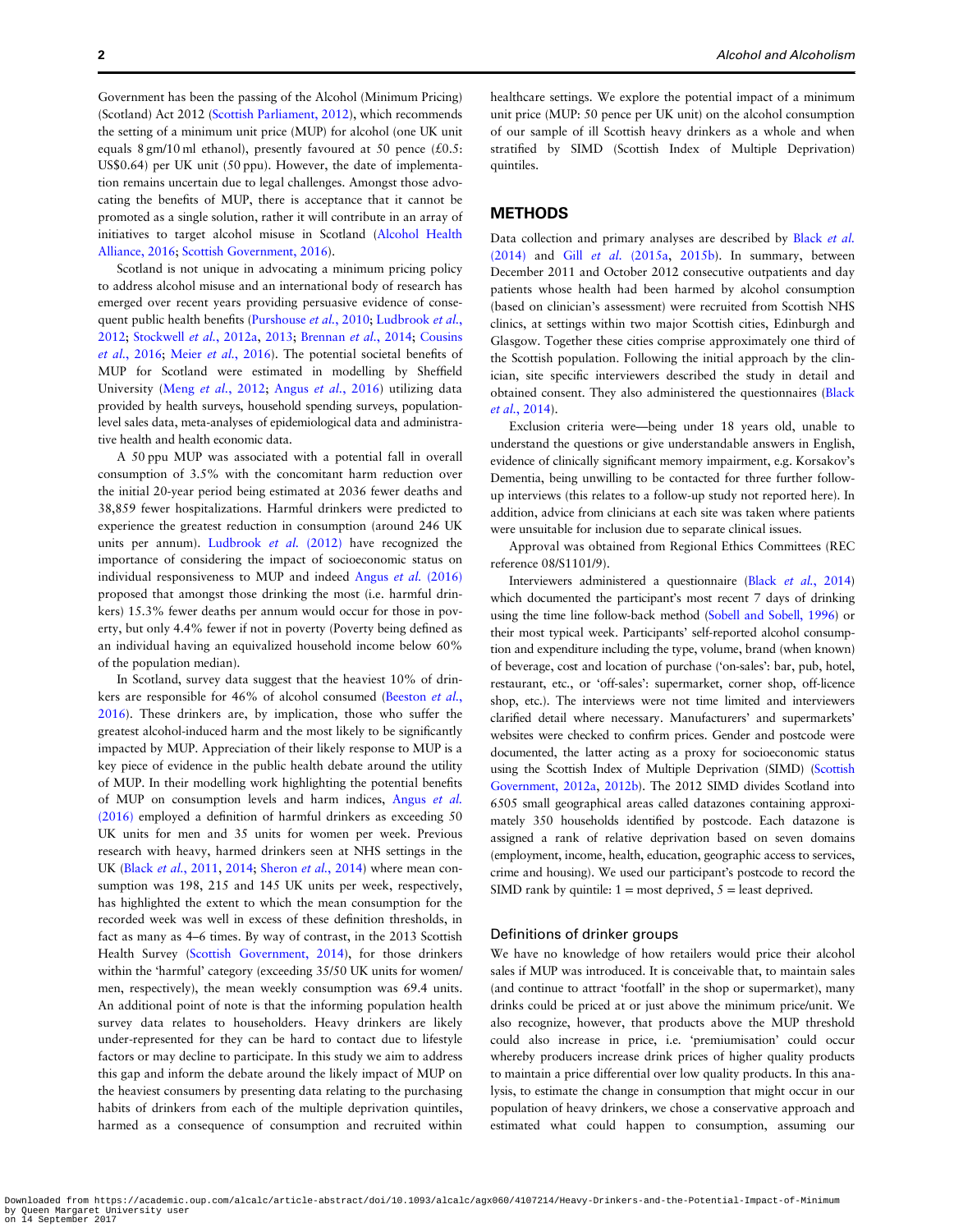drinkers' expenditure remained unchanged and if they could now purchase alcohol at 50 ppu but no less. Thus, we have assumed an elasticity of −1.0, i.e. that consumption will reduce in direct proportion to price increase.

Four groups of drinker types have been identified in our sample. Group A are drinkers who purchased exclusively from pubs, clubs, hotels and bars (on-sales). We reasoned that their pattern of drinking would be unchanged—MUP will not affect on-sales' prices which are already well over 50 ppu.

For drinkers purchasing exclusively from off-sales, we examined the effect separately for those who were currently paying on average at or above MUP, i.e. 50 ppu or more (Group B) and those currently purchasing on average less than 50 ppu (Group C). In both groups we assumed their current expenditure per index week would not change. For Group B, apparently resistant to the proposed level of MUP (50 ppu), we calculated the percentage of this group who would however reduce consumption if MUP was instead set at higher levels, namely, 60 ppu and 70 ppu. In Group C, all theoretically currently susceptible to MUP at 50 ppu, we estimated the potential impact of a 50 ppu price by calculating the reduction in units purchased if expenditure was unchanged, and the consequent change in consumption. We present this data by multiple deprivation quintile.

For drinkers purchasing from both on- and off-sales outlets (Group D) we recognize that they may have more flexibility when responding to MUP. They could lessen its impact by reducing their more expensive on-sales purchasing and switching all their monies to off-sale purchasing, or alternatively they may choose for reasons of sociability, etc. to maintain on-sales purchasing, with theoretically only their off-sale purchasing being subject to MUP. We present data for both scenarios. As above, we have estimated the effects, assuming their overall expenditure on alcohol remains as recorded for their index week; we present the findings by multiple deprivation quintile.

#### Data analysis

Data were analysed using SPSS version 21. Descriptives (mean and standard deviation) for the average (index week consumption (UK units), price paid and expenditure) are presented by group and SIMD, multiple deprivation quintile. In Group C (those drinkers predicted to be susceptible to MUP) the most and least deprived were compared for predicted consumption change and price paid with the Mann–Whitney U-test. For Groups B to D, The Jonckheere–Terpstra test was employed to test for price paid trend across the multiple deprivation quintiles, one sided. An alpha value of 0.05, two-sided, was considered significant. (Numbers in Group A were too low to permit further analysis.)

#### RESULTS

Of the patients identified as eligible by clinicians, 150 refused to participate and, in 20 cases, the researcher had concerns and terminated the interview. Completed Interviews were obtained for 639 patients (response rate 79%).

Data relating to the estimated changes in consumption after a hypothetical MUP of 50 ppu are presented in Table [1.](#page-3-0)

As already stated, Group A ( $n = 19$ ) who were defined as those purchasing exclusively in on-sale outlets are expected to be unaffected by a MUP of 50 pence, no change in consumption is predicted post MUP. The average mean price (SD) paid by this group was 113 (19) pence per unit. Since the lowest mean unit price paid was 71 pence (for beer), raising the level of MUP by 10 or 20 pence is unlikely to impact on this group's consumption. No drinkers belonged to the least deprived quintile.

Group B are defined as those purchasing exclusively from offsales but already paying a mean price of 50 ppu or more ( $n = 84$ ). Theoretically this group (13% of all drinkers) would also be unaffected by MUP set at 50 ppu and no change in consumption is predicted. (However, for interest, we calculated that if MUP was raised to 60 ppu and they continued to spend the same sum on alcohol, 74% were predicted to reduce consumption, and 95% of drinkers would do so at 70 ppu (not shown in Table)). We did detect evidence of a significant trend in price paid across quintiles with rising average price paid, being linked to decreasing deprivation ( $T_{\text{IT}}$  =  $1471.5, z = 2.18, P = 0.015; 1-tailed$ .

Group C, which accounted for the majority (68.5%,  $n = 438$ ) of our sample, was also defined as purchasing exclusively from off-sale outlets, but had been paying a mean price of less than 50 ppu. If it is assumed that their expenditure remains unchanged, all would decrease consumption, and the predicted mean percentage fall in consumption varies from 28.0% (deprivation quintile 5, the least deprived) to 34.8% (deprivation quintile 1). The estimated effect across multiple deprivation quintiles is shown in Table [1.](#page-3-0) The Jonckheere–Terpstra test for trend across multiple deprivation quintiles was not significant for unit price ( $T_{\text{IT}}$  = 34539.5,  $z = 1.498$ ,  $P < 0.07$ ; 1-tailed) or for percentage fall in consumption ( $T_{\text{IT}}$  = 30410.5,  $z = -1.408$ ,  $P < 0.08$ ; 1-tailed). We also compared the least deprived quintile with the most deprived quintile; they did not differ significantly in terms of average unit price paid (Mann– Whitney  $U = 2810.5$ ,  $z = -1.516$ ,  $P = 0.129$ ) or percentage change in consumption (Mann–Whitney  $U = 2826.5$ ,  $z = -1.473$ ,  $P =$ 0.141). Since Group C, by definition, are those most likely to be acutely affected by MUP, we also explored the impact of MUP on consumption in terms of UK definitions of 'harmful drinker'. The percentage in Group C consuming below the UK threshold of harmful drinking for males (50 UK units/week) was estimated to increase from 3% to 9.1% following MUP.

In Group D (15.3%,  $n = 98$ ), defined as those who purchased from both on-sale and off-sale outlets, a range of possible responses to MUP can be proposed. At one extreme, drinkers could react by maintaining their more expensive consumption within on-sale settings with only their off-sale purchasing being affected by MUP. At the other extreme they could direct all expenditure to subsidize their purchasing from off-sale outlets post MUP. In the former case 65% would decrease consumption post MUP, in the latter case 21% would do so. In both scenarios some drinkers (already paying in excess of 50 ppu for their off-sale drinks) could in theory increase consumption post MUP (see Table [1](#page-3-0)).

The Jonckheere–Terpstra test for trend across multiple deprivation quintiles was not significant for unit price ( $T_{\text{IT}} = 1928.0$ ,  $z =$ 0.601,  $P = 0.268$ ; 1-tailed)

If we assign a zero percentage change in consumption to drinkers in Groups A and B following MUP, and total the predicted changes in consumption for drinkers in Group C plus one or other of the two possible scenarios for Group D we calculate an average consumption fall of between 23.8% and 24.8% or 59.7-61.8 UK units per week for the entire sample of 639 participants.

#### **DISCUSSION**

The key contribution made by the present study to the evidence base currently informing debate is the better description of the potential response of a relatively under researched treatment sample to policy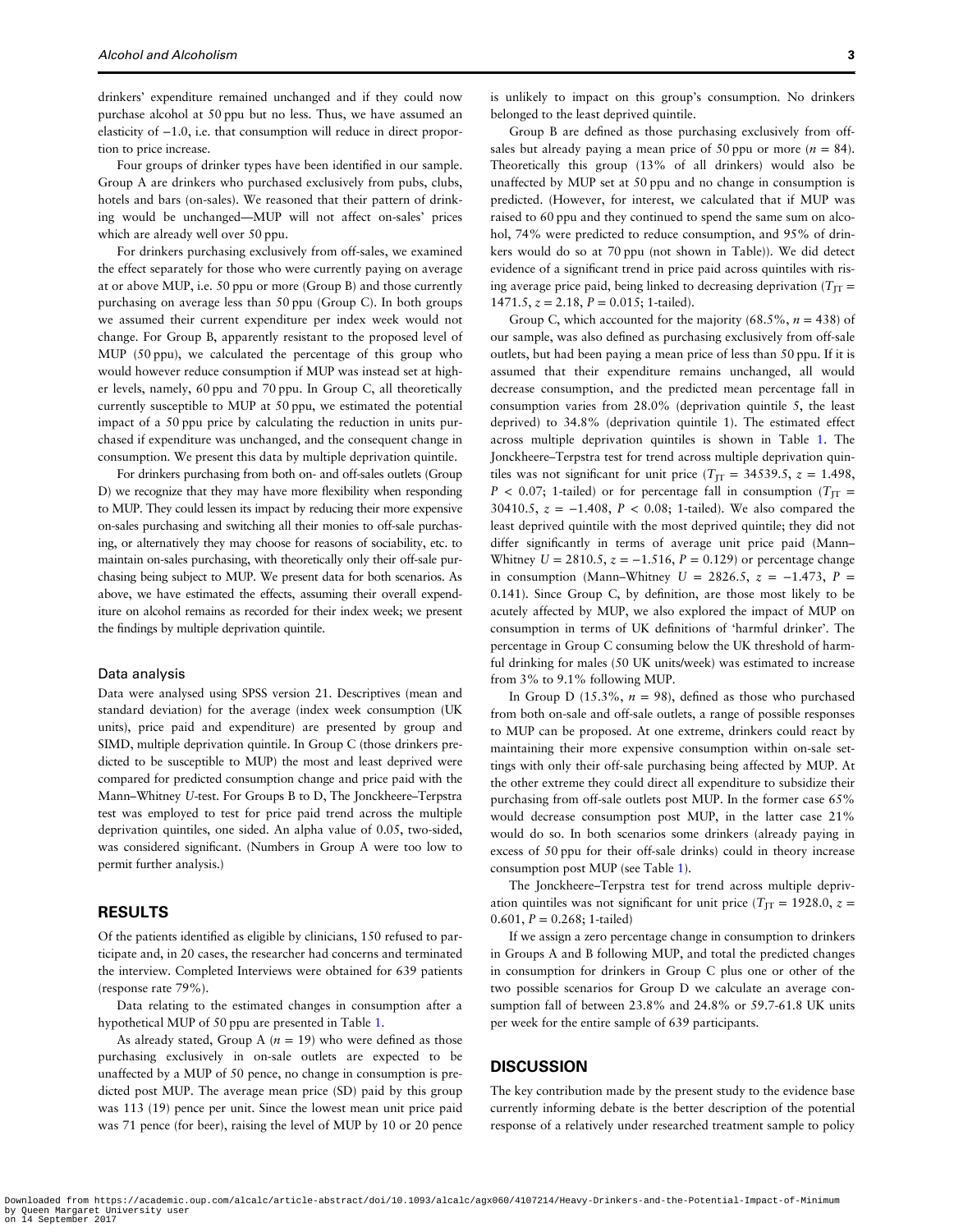| Drinker group $(n)$                                                                                                             | <b>SIMD</b><br>deprivation<br>quintile                  | % of quintile<br>(n)                                                         |                                                    |                                                    |                             |                        |                                                                                                           |                                                       |
|---------------------------------------------------------------------------------------------------------------------------------|---------------------------------------------------------|------------------------------------------------------------------------------|----------------------------------------------------|----------------------------------------------------|-----------------------------|------------------------|-----------------------------------------------------------------------------------------------------------|-------------------------------------------------------|
| All $(n = 639)$                                                                                                                 | 1 (most deprived)<br>$\mathbf{3}$<br>5 (least deprived) | 47.1% (301)<br>19.9% (127)<br>$15.5\%$ (100)<br>$9.1\%$ (58)<br>$8.3\%$ (53) |                                                    |                                                    |                             |                        |                                                                                                           |                                                       |
|                                                                                                                                 |                                                         |                                                                              | Descriptors of recorded consumption                |                                                    |                             |                        |                                                                                                           |                                                       |
|                                                                                                                                 |                                                         |                                                                              | Average index week<br>consumption (UK units)       |                                                    | Average Price Paid<br>(ppu) |                        | Expenditure $(f)$                                                                                         | Average Price<br>Trend across<br>quintile $(P$ value) |
|                                                                                                                                 |                                                         |                                                                              | Mean $(SD)$                                        | Range                                              | Mean (SD) Range             |                        | Mean (SD)                                                                                                 |                                                       |
| Group A: drinkers purchasing exclusively from<br>on-sale settings $(n = 19)$                                                    |                                                         |                                                                              |                                                    |                                                    |                             |                        |                                                                                                           |                                                       |
|                                                                                                                                 |                                                         | $2.3\%$ (7)<br>4.7% (6)<br>$5\%$ (5)<br>$1.7\%$ (1)                          | 93.9(60.2)<br>115.1(87.4)<br>155.2 (170.6)<br>89.4 | $25.7 - 178.9$ 117 (20.4)<br>57.6–457.5 103 (22.7) | 98                          |                        | 94-154 104.06 (60.35)<br>10.2-226.7 120 (13.2) 100-133 146.52 (117.15)<br>71-128 158.68 (181.00)<br>87.50 | Low numbers                                           |
| Group B: drinkers purchasing exclusively from<br>off-sale settings but each paying a mean price<br>of 50 ppu or more $(n = 84)$ |                                                         |                                                                              |                                                    |                                                    |                             |                        |                                                                                                           |                                                       |
|                                                                                                                                 |                                                         | 14.0% (42)                                                                   | 155.6(95.3)                                        | 19.7–393.8                                         | 55(5)                       | $50 - 69$              | 84.24 (50.05) 0.015                                                                                       |                                                       |
|                                                                                                                                 |                                                         | $7.9\%$ (10)                                                                 | 118.4 (78.6)                                       | 18.8-285.5                                         | 57(10)                      | $50 - 82$              | 66.08 (43.00)                                                                                             |                                                       |
|                                                                                                                                 |                                                         | $11\%$ (11)                                                                  | 182.4(121.5)                                       | 50.4-413.4                                         | 60(9)                       | $50 - 79$              | 110.26 (83.73)                                                                                            |                                                       |
|                                                                                                                                 |                                                         | $15.5\%$ (9)<br>$22.6\%$ (12)                                                | 117.5(91.4)<br>91.8(48.0)                          | 35.0–315.0<br>$28.1 - 175.7$                       | 56(6)<br>60(8)              | $50 - 65$<br>$50 - 74$ | 64.29 (46.88)<br>52.70 (24.86)                                                                            |                                                       |

#### <span id="page-3-0"></span>**Table 1.** Impact of MUP at 50 ppu in differing groups of heavy drinkers, by SIMD deprivation quintile (*assuming expenditure remains unchanged*)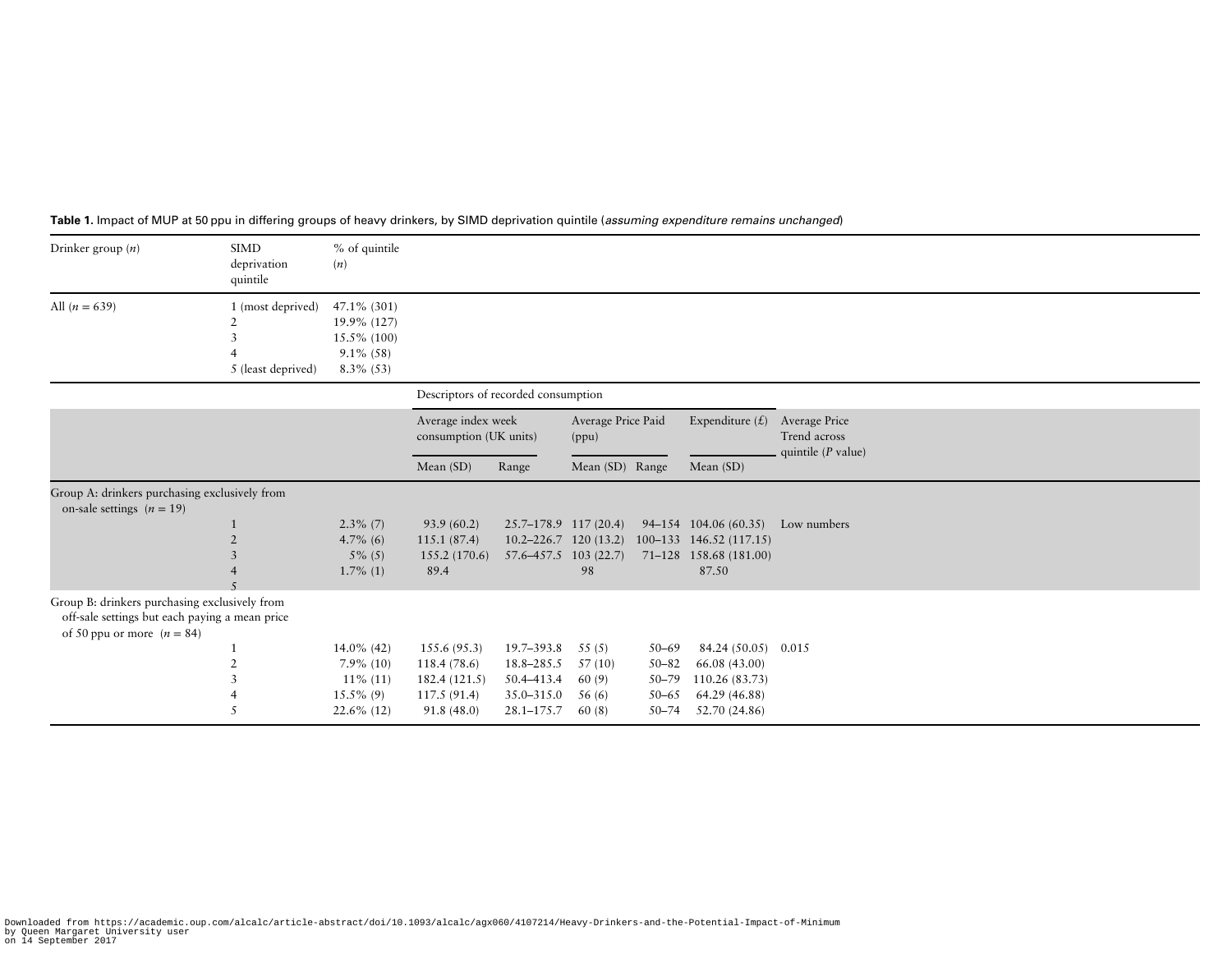|                                                                                                                                                                                                                                             |                                                      |                                                                                                                                                       |                                                                                                                                                                |                                                                                                                                                          |                                                                                                       |                                                                                           |                                                                                                                                                                                               |              | Predicted impact of MUP assuming all off-sales purchases are<br>priced at 50 ppu                                                                                                  |                                                                                                                                                                                                                                                                              |                                                                                                                             |  |  |
|---------------------------------------------------------------------------------------------------------------------------------------------------------------------------------------------------------------------------------------------|------------------------------------------------------|-------------------------------------------------------------------------------------------------------------------------------------------------------|----------------------------------------------------------------------------------------------------------------------------------------------------------------|----------------------------------------------------------------------------------------------------------------------------------------------------------|-------------------------------------------------------------------------------------------------------|-------------------------------------------------------------------------------------------|-----------------------------------------------------------------------------------------------------------------------------------------------------------------------------------------------|--------------|-----------------------------------------------------------------------------------------------------------------------------------------------------------------------------------|------------------------------------------------------------------------------------------------------------------------------------------------------------------------------------------------------------------------------------------------------------------------------|-----------------------------------------------------------------------------------------------------------------------------|--|--|
| Group C: drinkers purchasing exclusively from<br>off-sale settings but each paying a mean price<br>of less than 50 ppu ( $n = 438$ )                                                                                                        |                                                      |                                                                                                                                                       |                                                                                                                                                                |                                                                                                                                                          |                                                                                                       |                                                                                           |                                                                                                                                                                                               |              | Mean $(SD)$<br>Mean (SD) percentage change in<br>maximum UK<br>consumption post MUP<br>units which<br>could be<br>purchased post<br><b>MUP</b><br>$(Expectediture / \pounds 0.5)$ |                                                                                                                                                                                                                                                                              |                                                                                                                             |  |  |
|                                                                                                                                                                                                                                             |                                                      |                                                                                                                                                       |                                                                                                                                                                |                                                                                                                                                          |                                                                                                       |                                                                                           |                                                                                                                                                                                               |              |                                                                                                                                                                                   | Decrease                                                                                                                                                                                                                                                                     | Increase                                                                                                                    |  |  |
| Group D: drinkers purchasing from both off- and<br>on-sales settings $(n = 98)$<br>Potential response 1: drinkers<br>will continue to purchase at<br>previous levels in on-sale<br>settings and only off-sale<br>purchasing will be subject | $\overline{2}$<br>3<br>2<br>3<br>$\overline{4}$<br>5 | 72.4% (218)<br>74.0% (94)<br>$61.0\%$ (61)<br>58.6% (34)<br>58.5% (31)<br>$11.3\%$ (34)<br>13.4% (17)<br>$23.0\%$ (23)<br>24.1% (14)<br>$18.9\%$ (10) | 249.7(141.1)<br>200.4 (115.9)<br>272.3 (207.8)<br>213.8 (141.5)<br>181.3 (88.9)<br>213.5 (102.9)<br>224.8 (165.2)<br>206.4(91.0)<br>142.5(84.1)<br>113.0(52.5) | 24.9-813.4<br>$31.5 - 656.3$<br>18.8-1203.0<br>$21.2 - 705.2$<br>$9.8 - 420.0$<br>27.2-422.3<br>44.0-717.5<br>29.5-405.3<br>28.0-310.3<br>$43.5 - 188.2$ | 33 $(10)^a$<br>33(11)<br>34(11)<br>34(11)<br>36(7)<br>63 (19)<br>72(33)<br>65(22)<br>64(28)<br>80(26) | $11 - 49$<br>$13 - 49$<br>$11 - 49$<br>$17 - 49$<br>$16 - 45$<br>$39 - 125$<br>$34 - 113$ | 80.31 (52.04)<br>64.77 (41.59)<br>84.88 (59.03)<br>66.03 (39.21)<br>62.94(31.60)<br>21-100 133.90 (86.93)<br>29-145 136.52 (88.44)<br>29-104 131.30 (82.79)<br>80.83 (43.54)<br>82.28 (32.63) | n.s.<br>n.s. | 160.6(104.1)<br>129.5(83.2)<br>169.8(118.1)<br>132.1(78.4)<br>125.9(63.2)<br>185.6(96.5)<br>207.3 (151.3)<br>193.6 (102.8)<br>125.4(67.0)<br>116.8(48.2)                          | $-34.8(20.6)$<br>$-33.5(21.1)$<br>$-32.4(22.5)$<br>$-32.9(21.5)$<br>$-28.0(14.2)$<br>$-19.0$ (15.6) $n = 26$ +13.2 (10.4) $n = 7$<br>$-23.5(17.9) n = 8$ $+27.3(43.2) n = 9$<br>$-16.5$ (14.2) $n = 17$ +38.6 (30.5) $n = 5$<br>$-16.6$ (11.9) $n = 10$ +42.7 (66.9) $n = 3$ | $-17.8(13.0) n = 3 +19.8(14.1) n = 7$                                                                                       |  |  |
| to MUP at 50 ppu <sup>a</sup><br>Potential response 2: drinkers<br>will purchase only in Off-<br>sale settings post MUP at<br>$50$ ppu $b$                                                                                                  | $\overline{2}$<br>3                                  |                                                                                                                                                       |                                                                                                                                                                | As above                                                                                                                                                 |                                                                                                       |                                                                                           |                                                                                                                                                                                               |              | 267.8 (173.9)<br>273.0 (176.9)<br>262.6(165.6)<br>161.7(87.1)<br>164.6(65.3)                                                                                                      | $-24.0$ (21.8) $n = 8$<br>$-30.4$ (10.9) $n = 3$<br>$-21.3$ (14.1) $n = 5$<br>$-17.0$ (5.4) $n = 4$<br>$-22.8 n=1$                                                                                                                                                           | $+42.8$ (27.9) $n = 25$<br>$+59.0(62.1)n = 14$<br>$+43.2$ (38.0) $n = 18$<br>$+44.9$ (57.1) $n = 10$<br>$+77.7(35.8) n = 8$ |  |  |

 $n = 3$  drinkers there was no change in consumption.

 $\rm{b}$ For  $n = 2$  drinkers there was no change in consumption.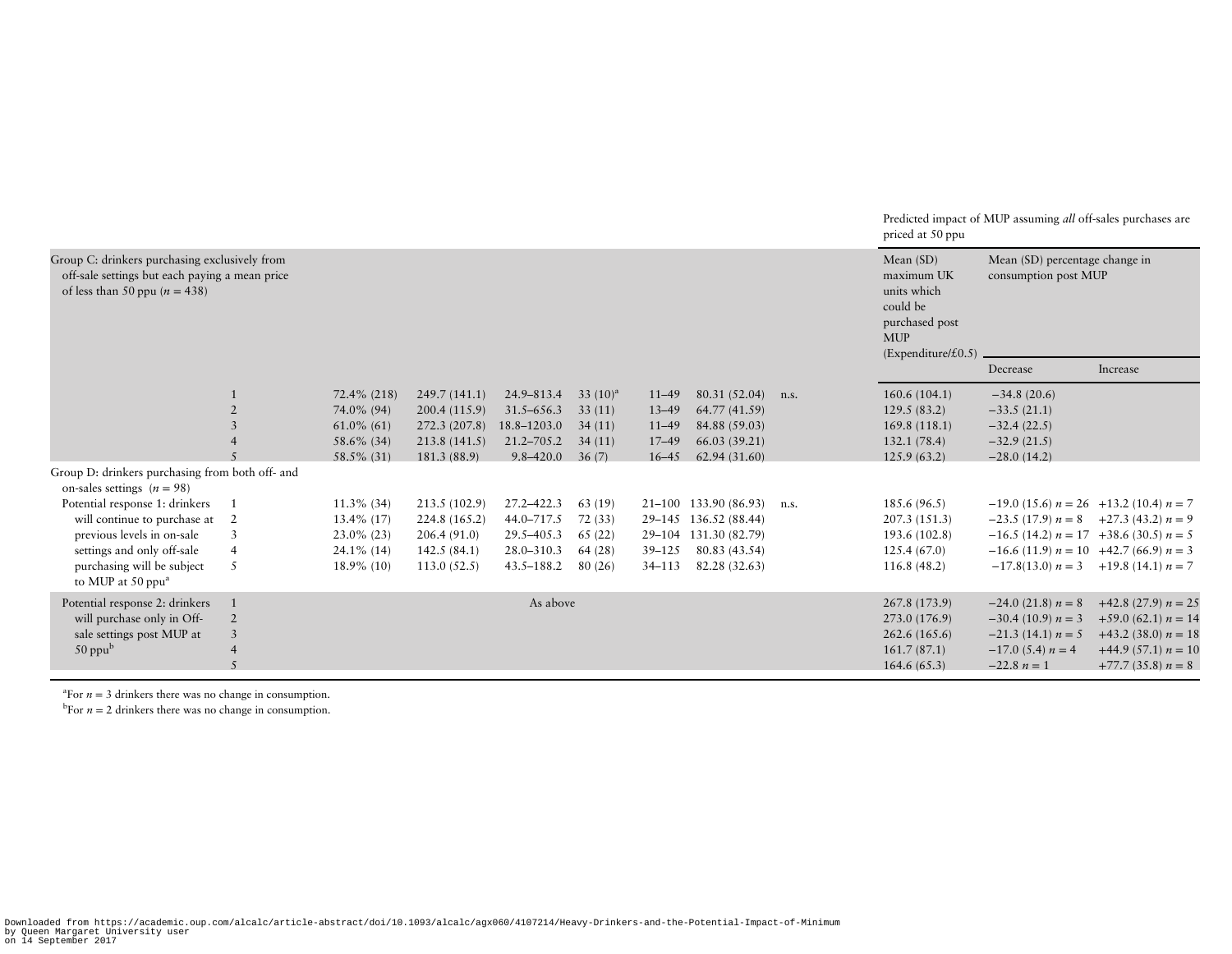change impacting on alcohol selling price. The consumption of the majority (72–78%) of our sample of ill, heavy drinkers, according to the assumptions we have made, is predicted to be reduced if a MUP of 50 ppu was implemented. However, it is important to stress that even amongst these very heavy consumers there are individuals whose purchasing, with MUP set at 50 ppu, may not be affected (despite possibly buying some individual drinks below 50 ppu). We have identified three groups who fall into this category (accounting for around 22–28% of our sample). Theoretically, these drinkers may be able financially to resist any reduction in their alcohol purchasing following MUP instigation. They comprise: drinkers purchasing exclusively from off-sale outlets but paying on average in excess of 50 ppu, secondly those consuming alcohol entirely within on-sale outlets, and finally, around one third of those purchasing at both on and off-sale outlets. The final group of drinkers, we suggest, have the option of maintaining their consumption levels at no additional cost by 'trading differently' rather than trading down; transferring their purchasing from on-sales to off-sales. Thus, around one quarter of our drinkers may be immune to the impact of MUP but, nevertheless, all are drinkers who had been sufficiently harmed by their alcohol intake to necessitate attendance at an NHS setting. Certainly those who have advocated the introduction of a MUP accept that it is only one of many strategies required to reduce harms caused by alcohol ([Alcohol Health Alliance, 2016](#page-6-0)). Our findings endorse this view. There may also be a case for introducing a higher level of MUP than 50 ppu.

Of those potentially vulnerable to MUP, i.e. purchasing exclusively within off-sale settings below MUP, several strategies could, theoretically, buffer the impact of MUP: some might be more able to source additional funds by whatever means to sustain consumption, or access other sources of alcohol, e.g. internet purchasing, cross border purchasing, illicit/illegal/substitute alcohol or turn to psychoactive drugs.

Clearly, trading down to cheaper options to maintain consump-tion would not, after MUP, be an option (Black et al.[, 2014](#page-6-0)). Some participants referred to illicit alcohol, but expressed unease around its health risks. Whether or not this view is maintained post MUP merits investigation. Stealing alcohol or drinking non-beverage alcohol were infrequently reported by 115 dependent drinker participants in Falkner et al.'s (2015) study from New Zealand while [Stockwell](#page-7-0) et al.'[s \(2012b\)](#page-7-0) qualitative study from Canada involving 15 dependent homeless drinkers documented 2 drinkers who would resort to stealing alcohol and 2 who would use non-alcohol beverages when faced with a shortage of funds. We cannot speculate on the ability of our drinkers to increase spending to maintain consumption, for apart from SIMD we have no separate measure of income. Indeed in our sample of drinkers only four individuals (less than 1%) reported stealing alcohol. Certainly, some participants' only income was social security benefits. Close relatives and friends were reported by some as alternative sources of funds while others, conversely, had their funds controlled by relatives (O'May et al.[, 2016\)](#page-6-0).

[Holmes](#page-6-0) et al. (2014) suggest that harmful drinkers on low incomes purchase most alcohol at less than MUP, consequently they would be most affected by MUP. However, for the group (C) currently paying less than 50 ppu, we were not able to show, in the types of very heavy drinkers we sampled and in the limited number of patients, a different effect between multiple deprivation quintiles. (We did not attempt to collect data on our participants' incomes.)

Angus et al. [\(2016\)](#page-6-0), using data from the Scottish Health Survey which recruits adult householders, employed modelling software to estimate the impact of a 50 ppu price on the consumption of harmful drinkers and computed an annual reduction of 246.2 units (i.e. 4.7 units per week), with those in poverty reducing by 680.9 units (13.1/week), those not in poverty 180.9 units (3.5/week). These figures are lower than ours, because our drinkers were typically drinking extremely heavily. Angus et al. [\(2016\)](#page-6-0) estimated that heavy drinkers in poverty would spend £88.00 less on alcohol per annum, while those not in poverty would spend £20.00 more in the same period. Our calculations have not considered the possibility that heavy drinkers would reduce expenditure on alcohol post MUP (and thus markedly reduce consumption). On the other hand, the type of drinker who might want to maintain the level of consumption despite MUP is the addictive drinker. O'May et al. [\(2016\)](#page-6-0) in this sample documented accounts of purchasing alcohol specifically to selfmedicate to avert withdrawal seizures, i.e. the drivers impacting on sourcing alcohol may not only be economic.

We have already noted that a key strength of this study is the provision of data relating to drinkers who are unlikely to be adequately represented in general population health surveys; thus, the drinkers most acutely affected by MUP may be poorly represented in modelling studies. Certainly our data provide some interesting contrasts in this regard. Angus et al. [\(2016\)](#page-6-0) suggest that harmful drinkers (their heaviest drinking group) drank 80% of their alcohol from off-sales (our group 95%), paid a mean price of around 67 ppu (our group mean = 43.8 ppu) and sourced around 44–62% of purchases below 50 ppu (our group 80%). They report an annual consumption of 3498 units (i.e. 67.3 per week) with weekly intake rising to 86.5 units for those in poverty. In our group the mean intake in the recorded week was 215.5 units. Baseline expenditure of around £45.38 per week contrasts with that of our participants' £84.40. Other differences are noted in regard to cider consumption: the mean price paid per unit was around 42 ppu (our group 23.4 ppu) with ciders accounting for around 6% of all intake (34.4% in our group), wine 33% (6.7% in our group) and spirits around 27% (32.7% in our group). The possibility that the impact of MUP on the consumption of heavy drinkers may be greater than that proposed by Angus et al. [\(2016\)](#page-6-0) merits further study. Gender differences in relation to drink preferences and purchase place may also be relevant in predicting responses to policy changes and deserve attention as reported by Meier et al. [\(2009\)](#page-6-0) from analysis involving data from the annual Expenditure and Food Survey and the General Household Survey. Our findings reported previously are consistent with this view (Gill et al.[, 2015b](#page-6-0)); female harmful drinkers purchased almost exclusively from off-sale outlets (99%: Meier et al. 88%) but differ in favouring spirits and white cider for over 60% of purchases whereas in the Meier et al.  $(2009)$  analysis a similar preference was evident for wine.

The generalizability of our findings can be questioned. We have not interviewed the ill heavy drinkers who are not seen by services, or those at an earlier stage in their drinking career who do not yet require medical services. In relation to accuracy of recall and honesty of reporting, the interview took as long as required and time was allowed to explore ambiguities in recall with a very low rate of missing data, which is one of the strengths of this study. The index week consumption figures which we report are consistent with those recorded from similar types of drinker in our pilot study ([Black](#page-6-0) et al., [2011](#page-6-0)) and in an English setting (Sheron et al.[, 2014\)](#page-7-0) and New Zealand [\(Falkner](#page-6-0) et al., 2015). We are not implying that a drinker's yearly alcohol expenditure can be calculated from our data, i.e. that this drinking pattern occurred every week. Certainly, some participants provided detail of a regular, consistent, weekly pattern of consumption. For others the recorded index week may have been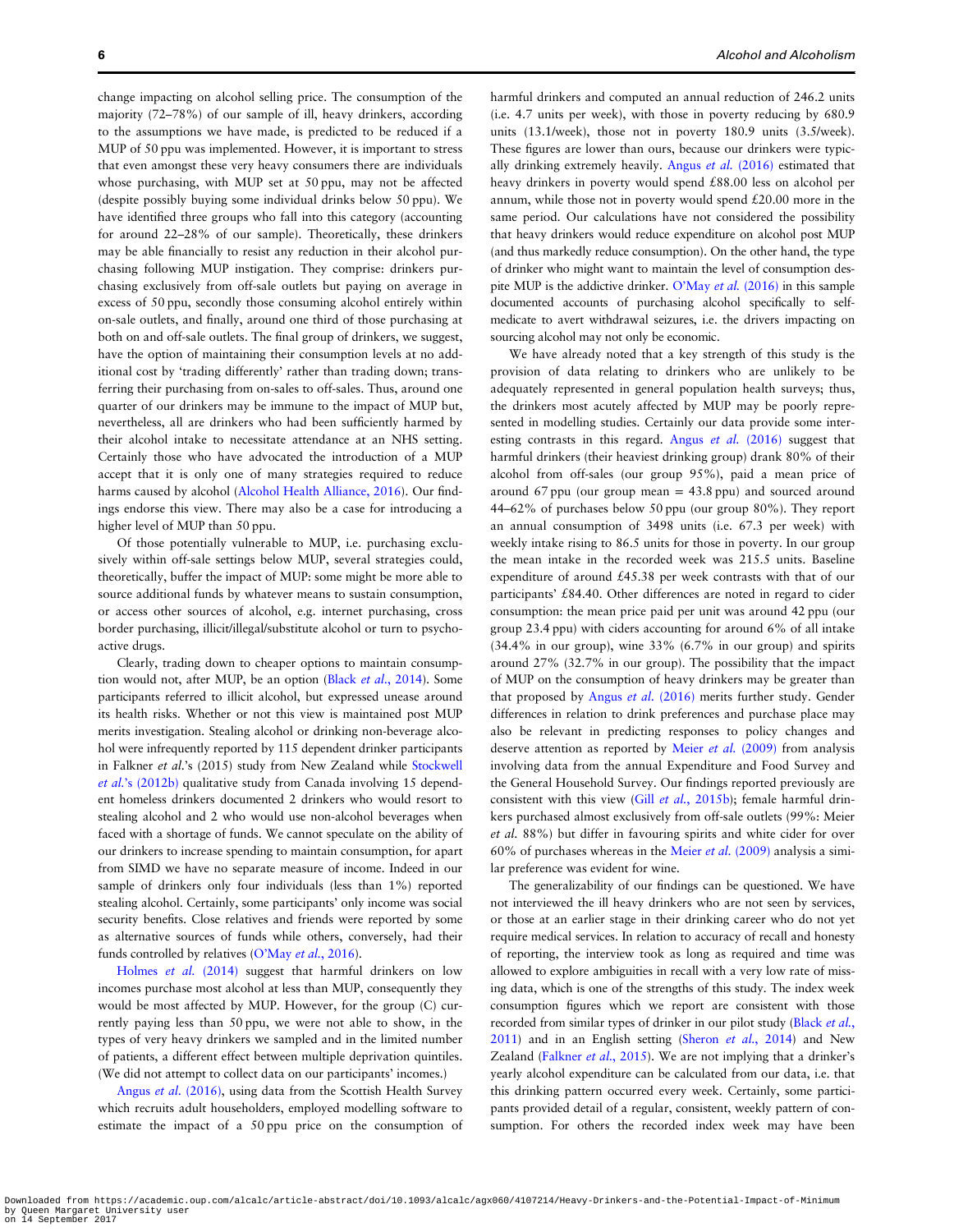<span id="page-6-0"></span>followed by periods of clinic attendance, hospitalization, treatment, money shortage, etc.

We accept that our assumption of an elasticity of  $-1.0$  is open to debate, a more nuanced approach is, however, unsupported by existing evidence relating to the heaviest drinkers, typically excluded from population health surveys, as described here. (For discussion of alcohol elasticities see Meng et al., 2014, Osterberg, 2012). Furthermore, we did not record income and we cannot reliably predict how participants will finance more expensive alcohol following the instigation of MUP should they wish to maintain their consumption level. Our previous work (O'May et al., 2016) documented accounts from drinkers who advised that alcohol was purchased after necessities had been financed while, for others, drink took precedence over other outgoings. We have already mentioned how alcohol dependence might influence a more reasoned decision around purchasing.

In conclusion, we suggest that MUP will impact on the majority of the drinkers in our sample, but to differing extents. For some, it may simply mean a change of purchasing venue. But for those currently purchasing below MUP, we have shown, crucially, that this group contains over 50% of the drinkers from each of the five multiple deprivation quintiles. They sourced off-sale alcohol at between, on average, 33 and 36 pence per unit and theoretically would face, around a one third fall in consumption. How this fall in consumption impacts on clinical symptoms is unknown; however, because those most deprived suffer higher rates of social and medical harms (Bellis et al., 2016) those groups may well be seen to gain more, in terms of reducing harms, than other groups.

### FUNDING

This study was supported jointly by the Chief Scientist Office, Scotland (CZH/4/645) and Alcohol Research UK (R2011/01). Supplementary funding was provided by NHS Health Scotland and NHS Lothian Foundation Trust and in kind by the Scottish Mental Health Research Network.

# CONFLICT OF INTEREST STATEMENT

None declared.

# **REFERENCES**

- Alcohol Health Alliance (2016) Written Response on the 2003 Licensing Act to the House of Lords. [http://data.parliament.uk/writtenevidence/](http://data.parliament.uk/writtenevidence/committeeevidence.svc/evidencedocument/licensing-act-2003-committee/licensing-act-2003/written/36695.html) [committeeevidence.svc/evidencedocument/licensing-act-2003-committee/](http://data.parliament.uk/writtenevidence/committeeevidence.svc/evidencedocument/licensing-act-2003-committee/licensing-act-2003/written/36695.html) [licensing-act-2003/written/36695.html](http://data.parliament.uk/writtenevidence/committeeevidence.svc/evidencedocument/licensing-act-2003-committee/licensing-act-2003/written/36695.html) (22 June 2017, date last accessed).
- Angus C, Holmes J, Pryce R, et al. (2016) Model-based appraisal of the comparative impact of Minimum Unit Pricing and taxation policies in Scotland. An adaptation of the Sheffield Alcohol Policy Model version 3. Sheffield: ScHARR, University of Sheffield. [https://www.shef.ac.uk/](https://www.shef.ac.uk/polopoly_fs/1.565373!/file/Scotland_report_2016.pdf) polopoly\_fs/1.565373!/fi[le/Scotland\\_report\\_2016.pdf](https://www.shef.ac.uk/polopoly_fs/1.565373!/file/Scotland_report_2016.pdf) (22 June 2017, date last accessed).
- Beeston C, McAdams R, Craig N, et al. (2016) Monitoring and Evaluating Scotland's Alcohol Strategy. Final Report. Edinburgh: NHS Health Scotland.
- Bellis MA, Hughes K, Nicholls J, et al. (2016) The alcohol harm paradox: using a national survey to explore how alcohol may disproportionately impact health in deprived individuals. BMC Public Health 16:111. [10.](http://dx.doi.org/10.1186/s12889-016-2766-x) [1186/s12889-016-2766-x](http://dx.doi.org/10.1186/s12889-016-2766-x).
- Black H, Gill J, Chick J. (2011) The price of a drink: levels of consumption and price paid per unit of alcohol by Edinburgh's ill drinkers with a comparison to wider alcohol sales in Scotland. Addiction 106:729–36.
- Black H, Michalova L, Gill J, et al. (2014) White cider consumption and heavy drinkers: a low-cost option but an unknown price. Alcohol Alcohol 49:675–80.
- Brennan A, Meng Y, Holmes J, et al. (2014) Potential benefits of minimum unit pricing for alcohol versus a ban on below cost selling in England 2014: modelling study. Br Med J 349:g5452. [10.1136/bmj.g5452./](http://dx.doi.org/10.1136/bmj.g5452./).
- Cousins M, Mongan D, Barry J, et al. (2016) Potential impact of minimum unit pricing for alcohol in Ireland: evidence from national alcohol diary survey. Alcohol Alcohol 51:734–40.
- Falkner C, Christie G, Lifeng Z, et al. (2015) The effect of alcohol price on dependent drinkers' alcohol consumption. N Z Med J 128:9–17.
- Gill J, Chick J, Black H, et al. (2015a) Alcohol purchasing by ill heavy drinkers; cheap alcohol is no single commodity. Public Health 129:1571–8.
- Gill J, Chick J, Black H, et al. (2015b) The enigma of 'harmful' alcohol consumption; evidence from a mixed methods study involving female drinkers in Scotland. Perspect Public Health 136:34–42.
- Holmes J, Meng Y, Meier PS, et al. (2014) Effects of minimum unit pricing for alcohol on different income and socioeconomic groups: a modelling study. Lancet 383:1655–64.
- Johnston MC, Ludbrook A, Jaffray A. (2012) Inequalities in the distribution of the costs of alcohol misuse in Scotland: a cost of illness study. Alcohol Alcohol 7:725–31.
- Ludbrook A, Petrie D, McKenzie L, et al. (2012) Tackling alcohol misuse: purchasing patterns affected by minimum pricing for alcohol. Appl Health Econ Health Policy 10:51–63.
- Meier P, Purshouse R, Brennan A. (2009) Policy options for alcohol price regulation: the importance of modelling population heterogeneity. Addiction 105:383–93.
- Meier PS, Holmes J, Angus C, et al. (2016) Estimated effects of different alcohol taxation and price policies on health inequalities: a mathematical modelling study. PLoS Med [10.1371/journal.pmed.1001963.](http://dx.doi.org/10.1371/journal.pmed.1001963)
- Meng Y, Hill-McManus D, Brennan A, et al. (2012) Model based appraisal of alcohol minimum pricing and off-licensed trade discount bans in Scotland: a Scottish adaptation of the Sheffield Alcohol Policy Model (v2): Second update based on newly available data. Sheffield: University of Sheffield, ScHARR. http://www.sheffi[eld.ac.uk/polopoly\\_fs/1.156503!/](http://www.sheffield.ac.uk/polopoly_fs/1.156503!/file/scotlandjan.pdf) fi[le/scotlandjan.pdf](http://www.sheffield.ac.uk/polopoly_fs/1.156503!/file/scotlandjan.pdf) (22 June 2017, date last accessed).
- Meng Y, Brennan A, Purshouse R, et al. (2014) Estimation of own and cross price elasticities of alcohol demand in the UK: a pseudo-panel approach using the Living Costs and Food Survey 2001–2009. J Health Econ 34: 96–103.
- National Records for Scotland (2015) Alcohol related deaths website. [https://](https://www.nrscotland.gov.uk/statistics-and-data/statistics/statistics-by-theme/vital-events/deaths/alcohol-related-deaths/main-points) [www.nrscotland.gov.uk/statistics-and-data/statistics/statistics-by-theme/](https://www.nrscotland.gov.uk/statistics-and-data/statistics/statistics-by-theme/vital-events/deaths/alcohol-related-deaths/main-points) [vital-events/deaths/alcohol-related-deaths/main-points](https://www.nrscotland.gov.uk/statistics-and-data/statistics/statistics-by-theme/vital-events/deaths/alcohol-related-deaths/main-points) (22 June 2017, date last accessed).
- O'May F, Gill J, Black H, et al. (2016) Heavy drinkers' perspectives on minimum unit pricing for alcohol in Scotland: a qualitative interview study. SAGE Open Jul-Sep:1–10. [10.1177/2158244016657141.](http://dx.doi.org/10.1177/2158244016657141)
- Osterberg E. (2012) Pricing of alcohol. WHO/Europe. [http://www.euro.who.](http://www.euro.who.int/__data/assets/pdf_file/0004/191371/11-Pricing-of-alcohol.pdf) int/\_\_data/assets/pdf\_fi[le/0004/191371/11-Pricing-of-alcohol.pdf](http://www.euro.who.int/__data/assets/pdf_file/0004/191371/11-Pricing-of-alcohol.pdf) (19 June 2017, date last accessed).
- Purshouse RC, Brennan A, Taylor KB, et al. (2010) Estimated effect of alcohol pricing policies on health and health economic outcomes in England: an epidemiological model. Lancet 375:1355–64.
- Scottish Government. (2012a) Scottish Index of Multiple Deprivation 2012. Edinburgh: National Statistics. [http://simd.scotland.gov.uk/publication-](http://simd.scotland.gov.uk/publication-2012/)[2012/](http://simd.scotland.gov.uk/publication-2012/) (22 June 2017, date last accessed).
- Scottish Government. (2012b) The Scottish Government SIMD Postcode Lookup. [http://www.scotland.gov.uk/Topics/Statistics/SIMD/SIMDPostco](http://www.scotland.gov.uk/Topics/Statistics/SIMD/SIMDPostcodeLookup) [deLookup](http://www.scotland.gov.uk/Topics/Statistics/SIMD/SIMDPostcodeLookup) (22 June 2017, date last accessed).
- Scottish Government (2014) The Scottish Health Survey 2013: Volume 1: Main Report. Edinburgh: Scottish Government. [http://www.gov.scot/](http://www.gov.scot/Publications/2014/12/9982) [Publications/2014/12/9982](http://www.gov.scot/Publications/2014/12/9982) (19 June 2017, date last accessed).